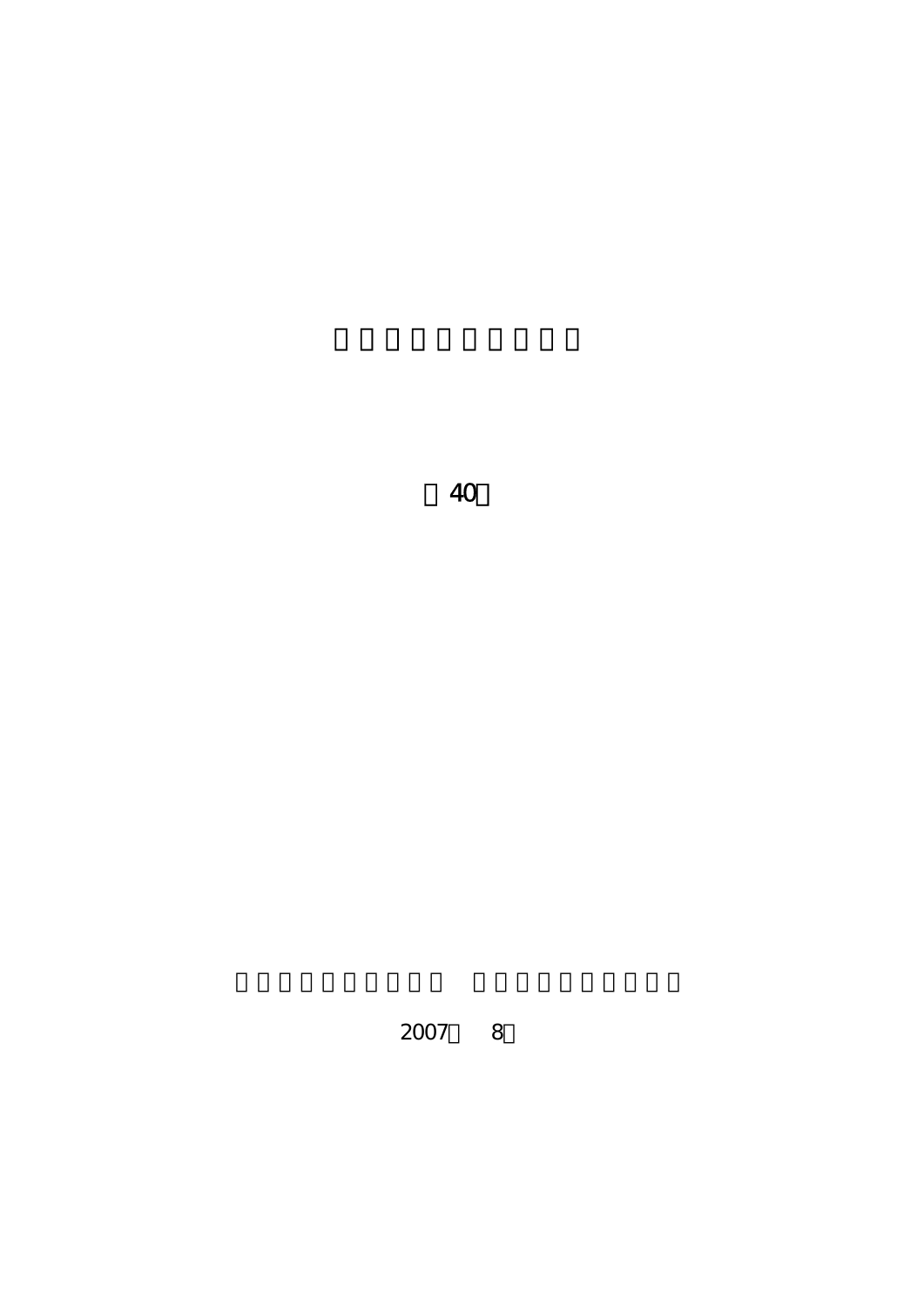1. PAX  $2.$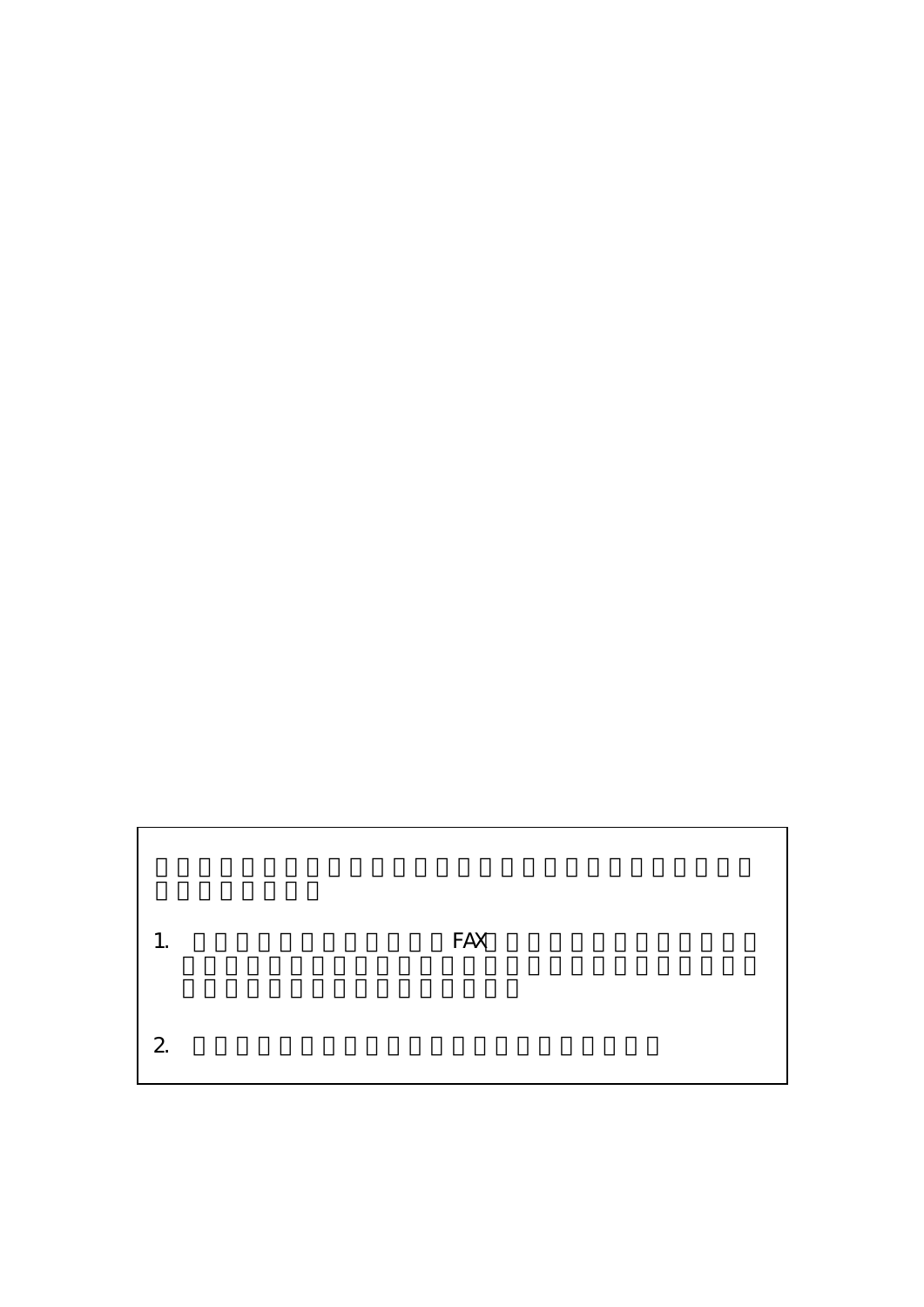| REPORT OF THE 57TH MEETING OF THE  |                |  |
|------------------------------------|----------------|--|
| INTERNATIONAL WHALING COMMISSION'S | Luis A Pastene |  |
| SCIENTIFIC COMMITTEE               |                |  |
|                                    |                |  |

| 58 IW |  |  | $\overline{\phantom{a}}$<br>╰ |
|-------|--|--|-------------------------------|
|       |  |  |                               |

 $\overline{\mathbf{C}}$ 

 $\sim$  25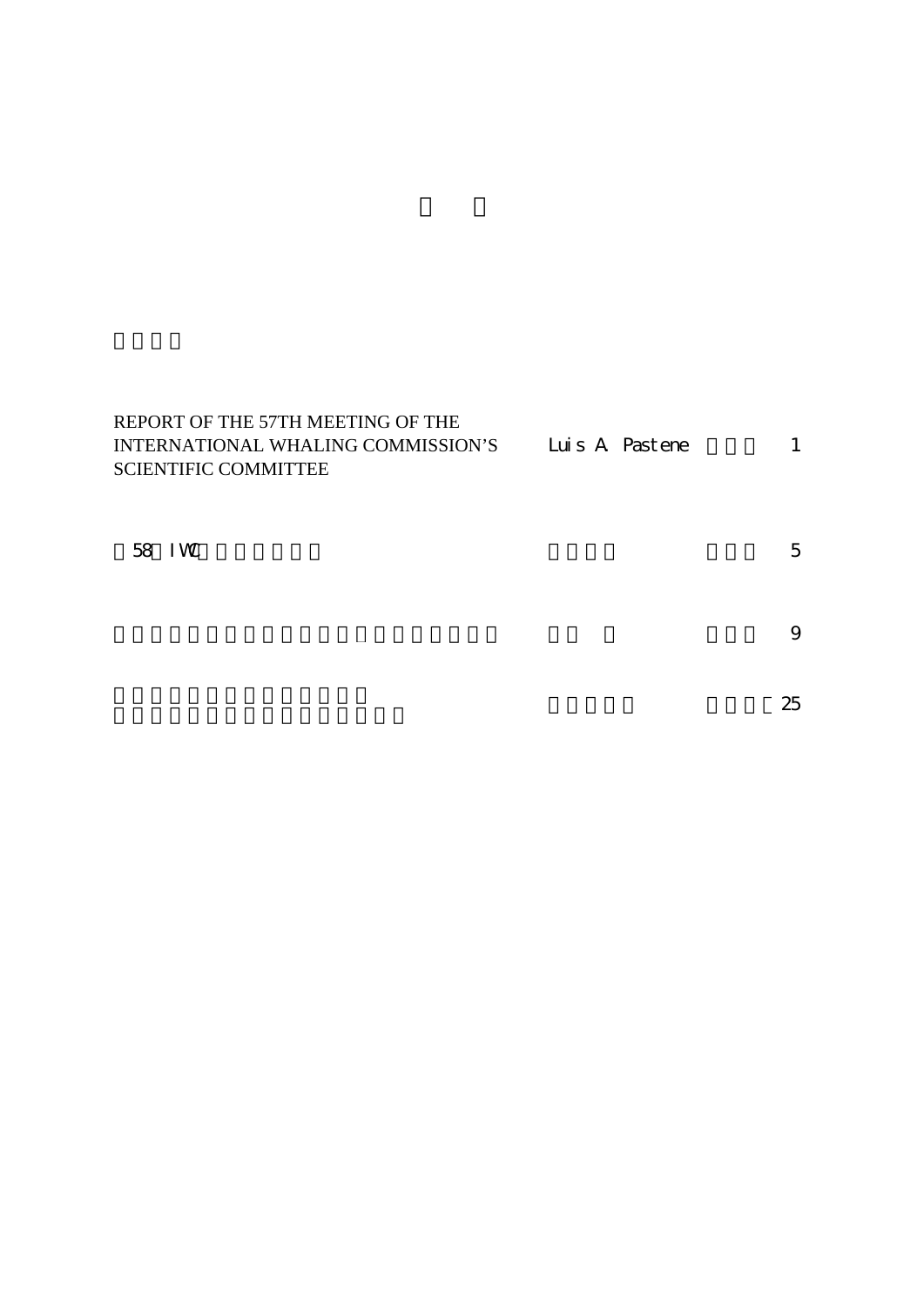第52回資源管理談話会 2005 10 14

# **REPORT OF THE 57TH MEETING OF THE INTERNATIONAL WHALING COMMISSION'S SCIENTIFIC COMMITTEE**

Luis A. Pastene

*Institute of Cetacean Research, Toyomi-cho 4-5, Chuo-ku, Tokyo 104-0055, Japan* 

#### **INTRODUCTION**

The International Convention for the Regulation of Whaling was signed in Washington D.C. on 2 December 1946. The Convention includes eleven Articles and a *Schedule*. The main objective of the Convention as set out in the last paragraph of its Preamble is "to provide for the proper conservation of whale stocks and thus make possible the orderly development of the whaling industry". The Convention gave origin to the International Whaling Commission (IWC) in 1948, which has its secretariat office at Cambridge, United Kingdom.

 The IWC is composed of 66 country members (as of 21 March 2006). The IWC has a Scientific Committee, a Conservation Committee, a Technical Committee and a Finance and Administration Committee as well as Aboriginal/subsistence and infractions sub-committees. The IWC convenes annual meetings to evaluate the current status of the different stocks of large whales and to make determinations on commercial and aboriginal whaling as well other determinations on management and conservation of these resources. The committees and subcommittees meet prior to the Commission meeting so that the Commission is able to make management and conservation determinations taking account of the reports of its committees and sub-committees, particularly the report of the Scientific Committee, which has the responsibility to assess the population status of different stocks and develop management procedures for different kind of whaling operations.

The objective of this paper is to report on the  $57<sup>th</sup>$  meeting of the IWC Scientific Committee (Committee).

### **PLACE AND DATE OF THE MEETING**

The meeting was held at the Lotte Hotel, Ulsan, Republic of Korea, from 30 May to 10 June. The meeting was chaired by Douglas DeMaster of the United States.

### **PARTICIPANTS AND DOCUMENTS**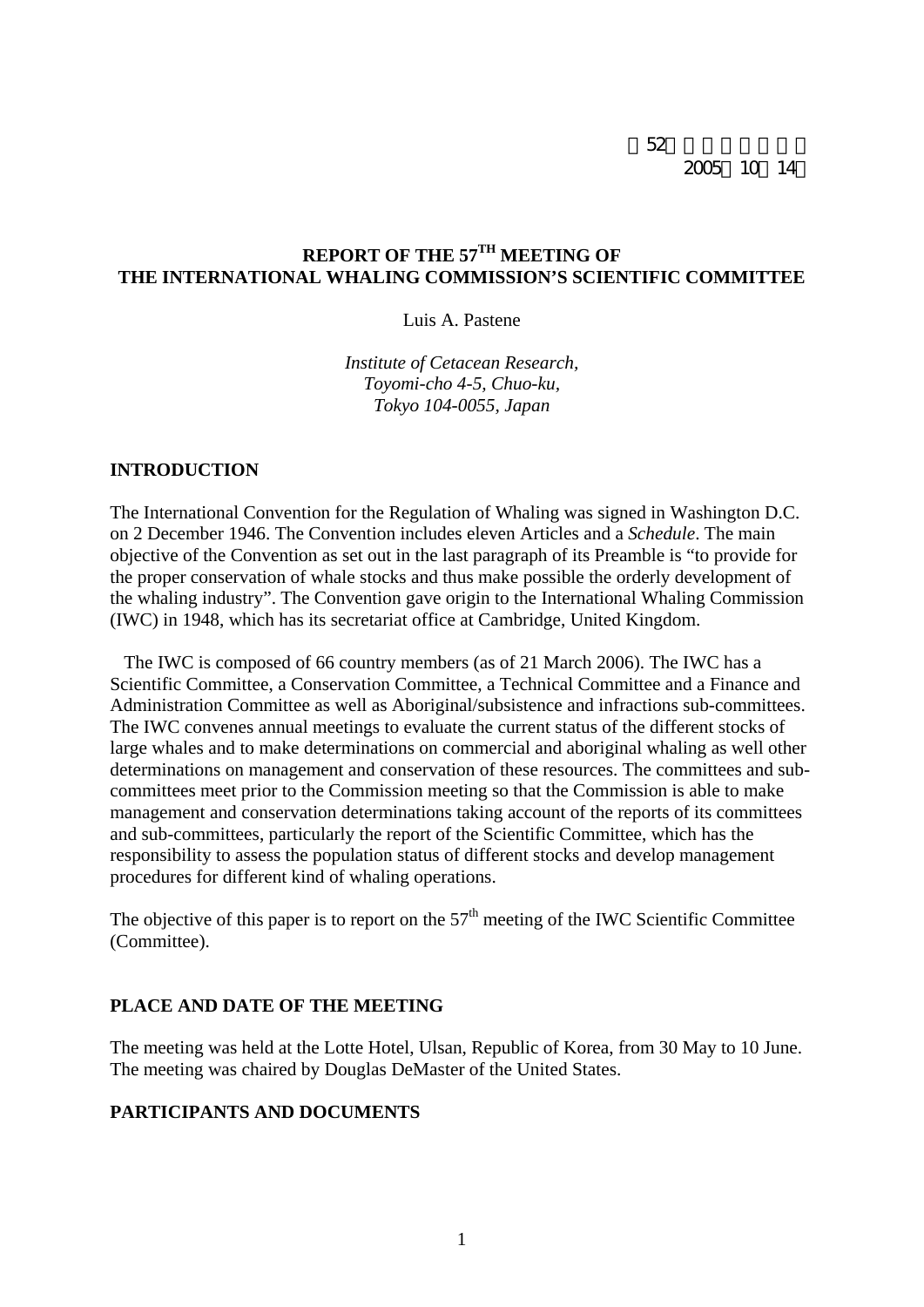A total of 190 scientists participated in the meeting: 139 government delegates from 31 countries (27 from Japan); 44 invited participants; one non-member government observer; five from international organizations; one observer. Five members from the IWC secretariat and five interpreters also participated. A total of 224 scientific documents were available to the meeting, 22 submitted by Japanese scientists.

# **MEETING SCHEDULE**

| Date       | Meeting                    | Content/activity                |
|------------|----------------------------|---------------------------------|
| 30 May     | Plenary session            | Introductory items of the       |
|            |                            | agenda Read documents           |
| 31 May     | Initial meeting of sub-    | Election of chair; review       |
|            | committees                 | agenda and documents            |
| $1-7$ June | Meetings of sub-committees | Completion of the agenda and    |
|            |                            | report                          |
| 8-10 June  | Plenary sessions           | Completion of the agenda and    |
|            |                            | report                          |
| 11 June    | Convenors meeting          | Editorial work of the report;   |
|            |                            | specify priorities for the next |
|            |                            | meeting                         |

### , **SUB-COMMITTES**

The following sub-committees and working groups met during the  $57<sup>th</sup>$  Committee meeting:

Revised Management Procedure (RMP), which has as its main task to refine the Revised Management Procedure (RMP) for baleen whale species and make progress on some specific *implementations* of this procedure on some specific stocks; Aboriginal Whaling Management Procedure (AWMP) which has as its main task the development of a management procedure for aboriginal whaling and to determine catch quotas for some specific whaling cases; Bowhead, Right and Gray whales (BRG) with the main task of assessing the current population status of bowhead, right and gray whales; In-depth Assessment (IA) which evaluates the status of populations of minke whales species; Southern Hemisphere Whale Stocks (SH), engaged in the assessment of populations of the Southern Hemisphere humpback and blue whales; Stock Definition (SD) which discusses alternative definitions of stocks for management purposes; Estimation of By-Catch (BC) in charge of developing methods for estimating non-natural mortality of large whales (apart from direct catches); Environmental Concerns (E), which is in charge of evaluating the impact of environmental changes on cetaceans, cetacean-fisheries interactions and health problems in cetaceans; Small Cetaceans (SM), which evaluates the population status of some specific species of small cetaceans; Whale Watching (WW), which has the specific task of developing regulations for whale watching activities; DNA Testing (DNA), which discusses genetic techniques to develop and refine DNA registers with forensic capability for large whales and Scientific Permits (SP), which has the responsibility to review results derived from special permit catches and new research proposals that involve the catch of whales.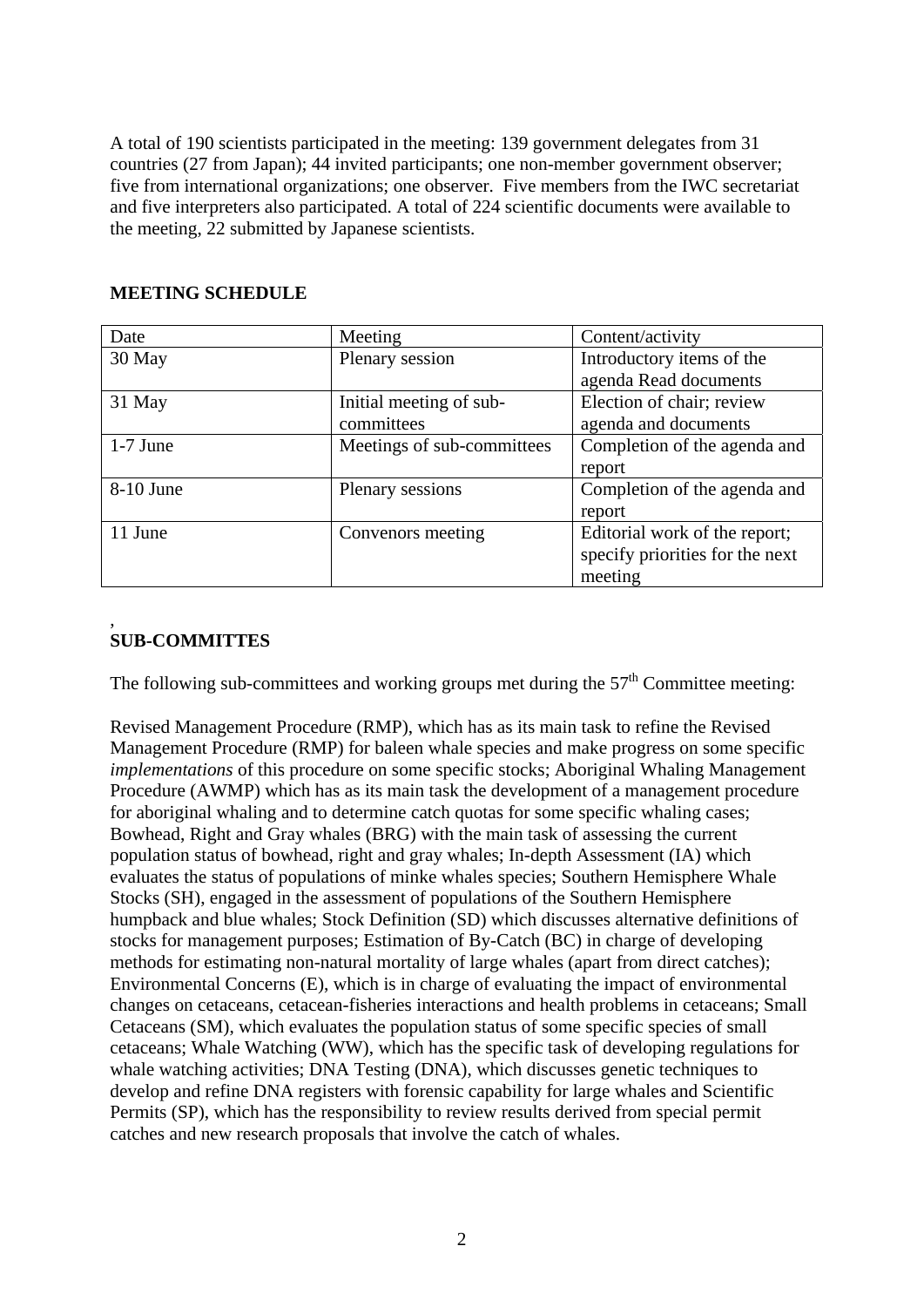The report of each of these sub-committees and working groups are discussed and adopted during the plenary sessions of the Committee.

# **MAIN RESULTS OF THE 2005 COMMITTEE MEETING**

### **Revised Management Procedure**

Apart from some further work required on some general issues focused on refining the RMP e.g. the adoption of guidelines and requirements for implementing the RMP, the Committee completed the *pre-implementation* assessment for western North Pacific Bryde's whale and the Committee recommended that the *Implementation* of the RMP on this resource can commence. There will be two intersessional workshops and two annual meetings before the *Implementation* can be completed e.g. a catch quota for commercial whaling for this Bryde's whale stocks will be determined by the 2007 annual meeting. The Committee also started the *pre-implementation assessment* for North Atlantic fin whales.

### **Aboriginal Whaling Management Procedure**

Block catch quotas for aboriginal whaling were determined previously for several species for the period 2003-2007. Each year the Committee reviews new information available mainly on stock structure and abundance, and determines whether or not the previously determined quotas require revision.

Regarding aboriginal whaling in Greenland for common minke and fin whales, the Committee reviewed information on abundance and stock structure provided by Danish scientists. The Committee considered this information as inadequate and therefore it was unable to provide satisfactory management advice and safe catch limits. Regarding aboriginal whaling in St. Vincent and the Grenadines for humpback whales, the Committee reviewed new information on stock structure of this species and agreed that catch limits of 20 animals for the period 2003-07 will not harm the stock.

### **Bowhead, Right and Gray Whales**

Recent analyses of genetic data presented to the Committee had suggested the possibility that the Bering-Chukchi-Beaufort (BCB) stock of bowhead whales is composed of more than one stock. The Committee reviewed the new information on stock structure and concluded that no change is needed to the current block quota for this stock for the period 2003-07. Considering the possibility of multiple-stocks the Committee recommended that an *Implementation Review* focusing on stock structure should be conducted in 2007 and agreed on a timeline in preparation for such review. Regarding the eastern North Pacific gray whales the Committee, based on the current information, concluded that no change is needed to the current block quota for 2003-07. An *Implementation Review* is scheduled for this stock in 2009.

### **In-depth assessment of whale stocks**

One of the main topics of the Committee in recent years has been the attainment of actualized estimates of abundance of Antarctic minke whales. Preliminary estimations of abundance for this species were available for the 2005 meeting, and the Committee examined the possible reasons for the differences observed in the estimations between the second circumpolar surveys (CPII) and the third circumpolar surveys (CPIII), which were substantially lower for the latter. One of the possible reasons discussed was a greater sea ice expansion in recent